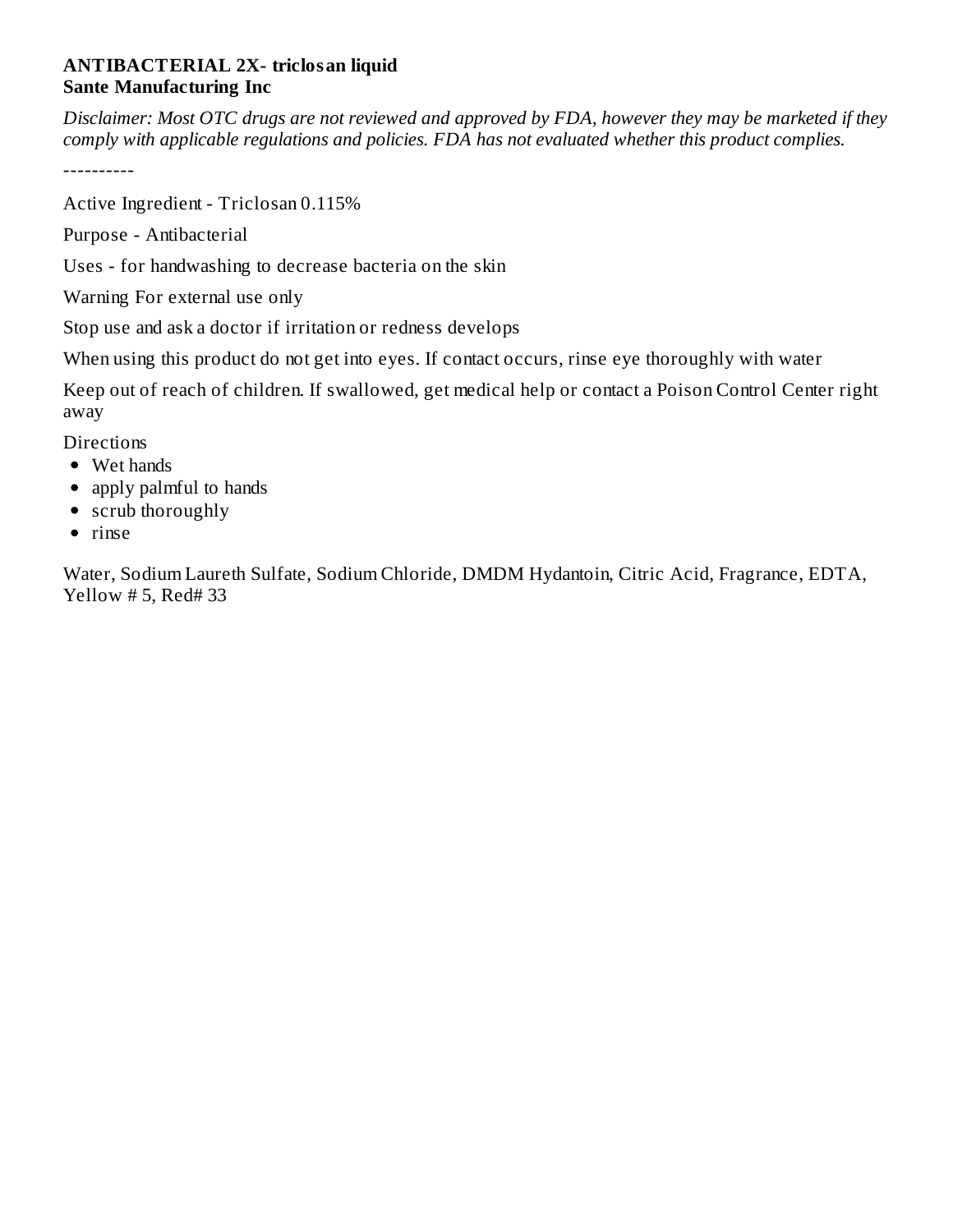Clear Area shown as light blue



| 52474 16882                                                                                                                                           |                                  |
|-------------------------------------------------------------------------------------------------------------------------------------------------------|----------------------------------|
| <b>Drug Facts</b>                                                                                                                                     |                                  |
| <b>Active Ingredients</b><br><b>Purpose</b><br>Triclosan 0.115%  Antibacterial                                                                        |                                  |
| <b>Uses</b> for handwashing or decrease<br>bacteria to the skin                                                                                       |                                  |
| Warnings For external use only.                                                                                                                       |                                  |
| Stop use and ask a doctor if<br>irritation or redness develops.                                                                                       |                                  |
| When using this product<br>do not get it into eyes, If contact occurs,<br>rinse eye thoroughly with water                                             |                                  |
| Keep out of reach of children<br>If swallowed, get medical help or contact a<br>Poison Control Center right away.                                     | Sante Manufacturing Inc. 14T 112 |
| Directions • wet hands • apply palmful to<br>hands • scrub thoroughly • rinse                                                                         |                                  |
| <b>Inactive Ingredients</b><br>Water, Sodium Laureth Sulfate, Sodium<br>Chloride, DMDM Hydantoin, Citric Acid,<br>Fragrance, EDTA, Yellow #5, Red #33 |                                  |
|                                                                                                                                                       |                                  |

## **ANTIBACTERIAL 2X**